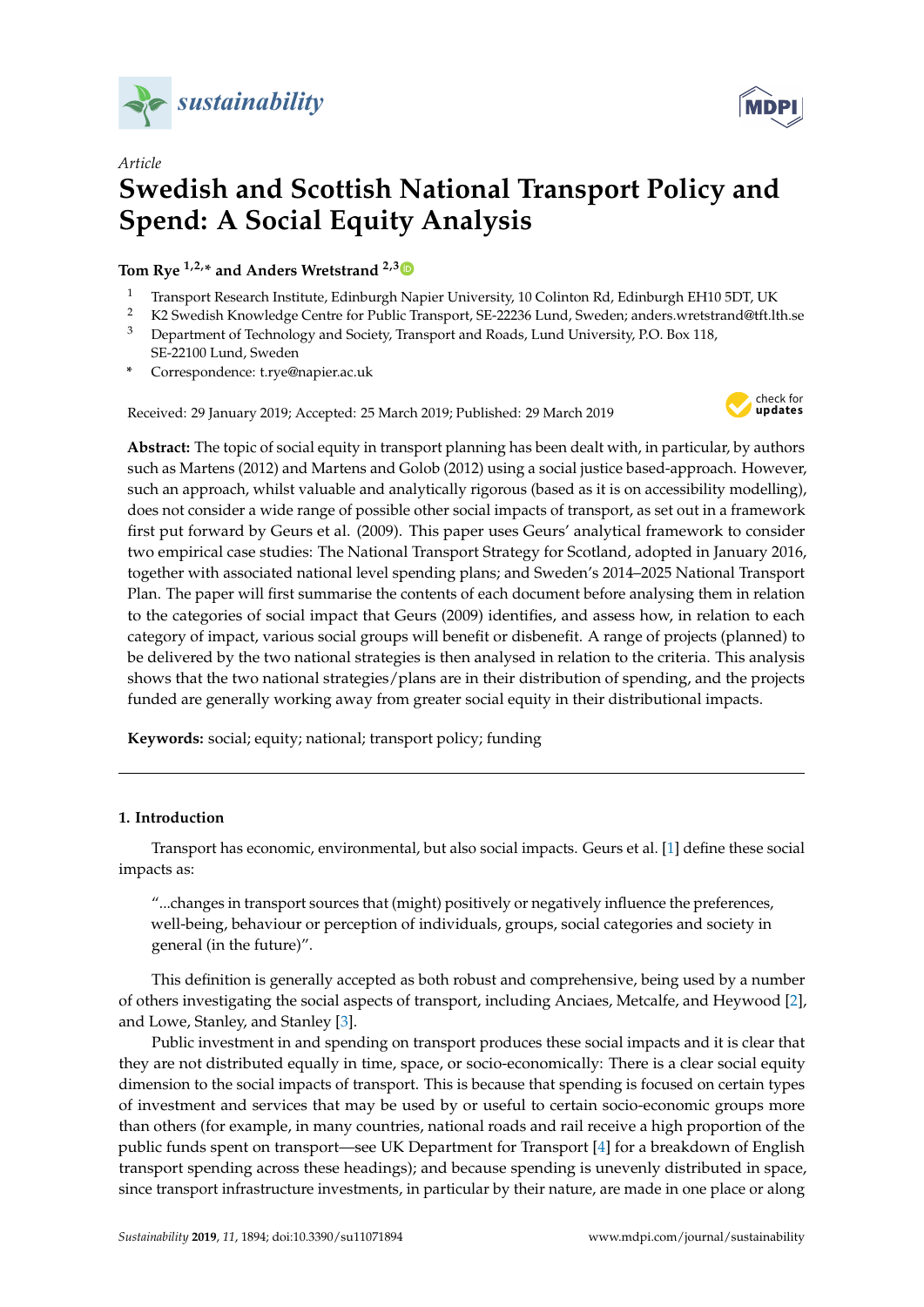one corridor. In another example, Chatterton et al. [\[5\]](#page-14-4) have recently demonstrated that those social groups who contribute least to local air pollution suffer most from the health effects of that pollution, and it has long been known that poorer people are more likely to be victims of collisions on the road (see for example, Naci, Chisholm, and Baker [\[6\]](#page-14-5)).

At the same time, governments have stated objectives to make their transport systems more socially inclusive and equitable. For example, Sweden's government states in its overarching objectives for the transport system that "ways of working, the implementation and impacts of transport policy should lead to a more equitable society" (Swedish Government Environment Department [\[7\]](#page-14-6)). The Scottish Government [\[8\]](#page-14-7) published an updated National Transport Strategy in 2016 in which "social inclusion" is a strategic objective and where the vision for transport in Scotland states explicitly that the government seeks . . . "an accessible Scotland with safe, integrated and reliable transport that . . . provides opportunities for all".

The objective of this paper is to use a theoretical framework as the basis for a comparative review of national transport policy and spending in Sweden and Scotland, two relatively small northern European countries, to assess how far their respective national transport policies support the stated objective of increasing social equity by reducing transport's negative social impacts. These two countries have been selected because of their size, distribution of population between urban and rural areas, age profile, and relatively similar governance structures for transport at the national level. Relatively good data availability is also a motivation for the selection of these two countries (note that although Scotland is not a state in its own right, almost all decisions about surface transport policy and spend are made at the Scottish government level, not the UK government level).

An important issue with regard to an analysis of the social impacts of transport policy and spend in different countries is how governments and politicians in those two countries have viewed social justice. Social justice is a concept (much challenged by some economists and philosophers) of a basic level of "fair play" in the individual's relationship to society. This relationship is seen to result from factors such as distribution of wealth and access to opportunity. However, different countries are known to view social justice differently. Sweden's view of social justice has historically been that it should be redistributive, as well as ensuring equality of access to opportunity, whereas in the UK, there is more emphasis only on the latter. This is seen in the quotes from transport policy documents in the two countries in the paragraph before last. It is possible that these different views of social justice will feed through to differences in transport policy and spending and thus in the equity with which social impacts of transport are distributed—the empirical evidence for or against this will be considered later in the paper.

It is important at this point to have clarity on the terms used in this paper. To do this, the following definitions are helpful:

- **Social impacts** of transport are as defined by Geurs et al. [\[1\]](#page-14-0).
- **Social equity** in transport is the equality, or otherwise, with which transport's social impacts are distributed.
- **Social justice** refers to the "fairness" in the relationship between the individual and society.
- **Equality of opportunity** in this paper refers to a political objective, to ensure that individuals have equal access to the activities and services (e.g., jobs, education, healthcare) that they need in order to prosper. It is not something that this paper attempts to measure quantitatively.

In addition, accessibility in this paper is defined in social terms, using the question-as-definition first provided by the UK Government's Social Exclusion Unit (SEU) [\[9\]](#page-14-8):

 $\ldots$  can people get to key services at reasonable cost, in reasonable time and with reasonable ease? Accessibility depends on several things: does transport exist between the people and the service? Do people know about the transport, trust its reliability and feel safe using it? Are people physically and financially able to access transport? Are the services and activities within a reasonable distance?"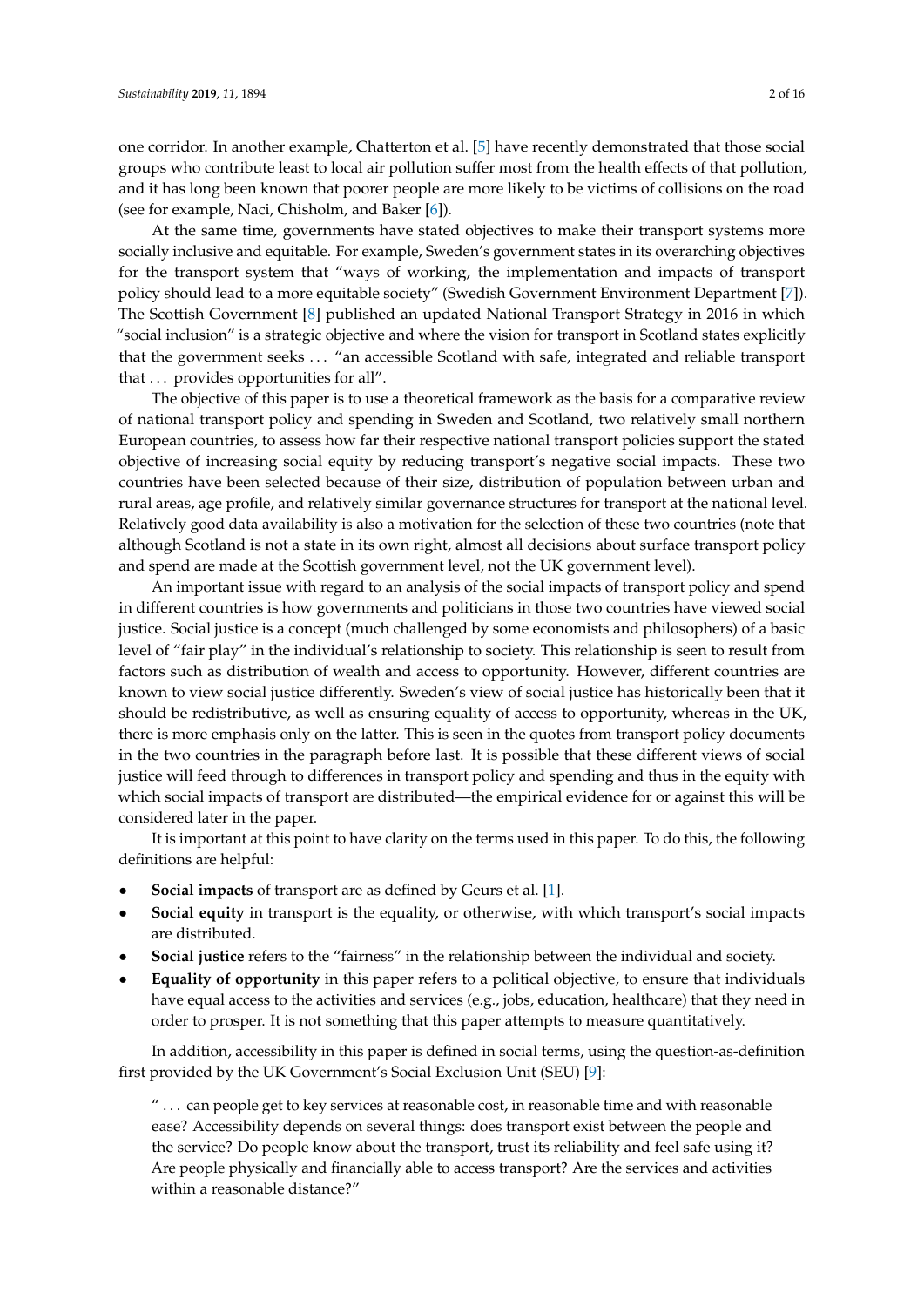The paper will first review relevant literature and develop, based on earlier work, an analytical framework that supports the type of analysis that we seek to carry out here. The paper then describes each country's national transport strategy and the spending patterns that proceed in parallel with the strategy. It then assesses the degree to which the strategy and spend support increased reduced social impacts and increased social equity as the strategic objectives suggest that it should, by considering the impacts in relation to their effects on a subset of social groups.

# <span id="page-2-0"></span>**2. Previous Literature and Analysis of Social Impacts**

The topic of social equity in transport planning has been dealt with in particular by authors such as Martens [\[10\]](#page-14-9) and Martens and Golub [\[11\]](#page-14-10) using a social justice-based approach. It has much been informed by the US Federal definition of social justice, and empirically based on accessibility analysis, to demonstrate how new transport infrastructure investments benefit and disbenefit different social groups in terms of the distribution of resulting accessibility improvements. Martens [\[10\]](#page-14-9) convincingly demonstrates that traditional planning approaches may result in inequalities in speed, and potential mobility, as well as accessibility.

However, this is very much a distributional analysis—looking at how impacts are distributed across different social groups, in time, and space—and such an analysis may, as argued by Jones and Lucas [\[12\]](#page-14-11) omit certain types of social impact which may, nonetheless, have social equity implications. In addition, as they point out, changes in accessibility are but one possible form of social impact. This paper therefore adopts Jones' and Lucas' viewpoint that transport policy decisions (resulting in specific forms of investment as well as services) lead to impacts that can be environmental, economic, and/or social; and that these impacts then have distributional effects in terms of who benefits and disbenefits from them, where, and when.

The points that Jones and Lucas [\[12\]](#page-14-11) make also sit reasonably with a framework first put forward by Geurs et al. [\[1\]](#page-14-0), who categorised the social impacts of transport in terms of the presence of infrastructure; presence of (parked) vehicles; presence of transport facilities; movement of vehicles (traffic); travel; and land use. This obviously covers a much wider range of impacts than only changes in accessibility. Jones and Lucas provide a list of impacts including accessibility (micro, meso, and macro); actual patterns of use of the transport system; road casualties and injuries, air quality, noise, physical activity, and intrinsic value; and community impacts, before considering how these are distributed across time, space, and social group. These various impacts were categorised and listed as follows by Lucas and Markovich [\[13\]](#page-14-12).

These social impacts are not, as many authors have commented previously, distributed equally across socio-demographic groups. Many authors and policymakers also have noted that people in certain socio-demographic groups are at risk of social exclusion, that is, being unable to participate fully in society due to a range of barriers. Studies also show general trends of increased social exclusion (van Wee [\[14\]](#page-14-13)). If social exclusion is to be reduced and equality (of opportunity) maintained or enhanced then at the very least the barriers to inclusion caused by the social impacts of transport should be distributed equally across groups, and transport policies and should seek to change any unequal distribution of impacts in a direction that reduces these barriers.

In practice, a major issue that influences how different people experience the social impacts of transport is how they travel. Travel survey data shows very clearly that people in different socio-demographic groups travel differently, and have differing levels of mobility. Table [1](#page-3-0) presents data from the English National Travel Survey.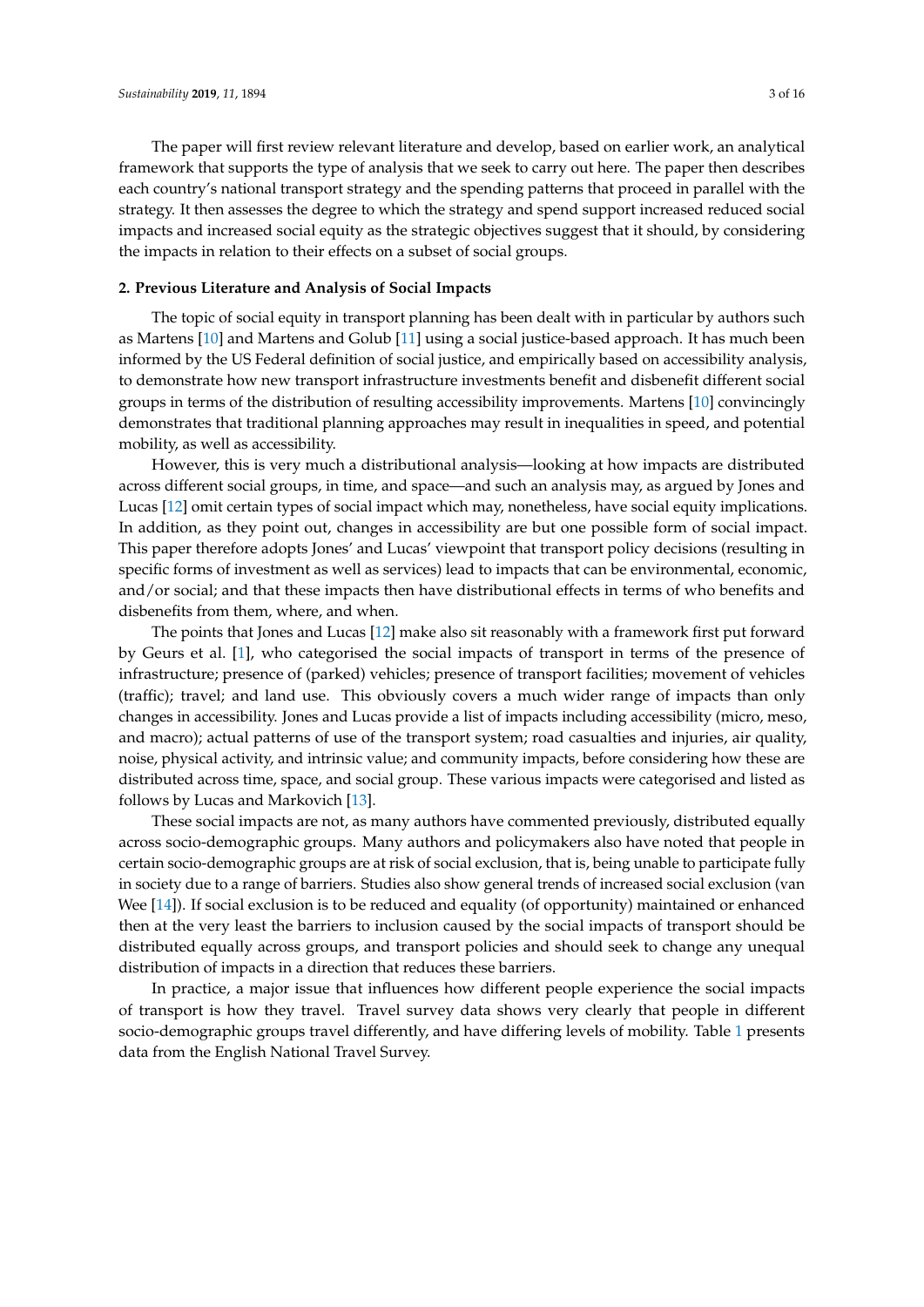|                                  | Percentage of Trips Made by Each Mode     |                 |                |                 |                                            |                |                           |  |
|----------------------------------|-------------------------------------------|-----------------|----------------|-----------------|--------------------------------------------|----------------|---------------------------|--|
|                                  | <b>Lowest Real</b><br><b>Income Level</b> | Second<br>Level | Third<br>Level | Fourth<br>Level | <b>Highest Real</b><br><b>Income Level</b> | All<br>People  | People Aged<br>70 or Over |  |
| Walk                             | 29                                        | 23              | 20             | 19              | 19                                         | 25             | 23                        |  |
| Bicycle                          | 3                                         | $\overline{2}$  | $\overline{2}$ | 2               | 2                                          | $\overline{2}$ |                           |  |
| Car/van driver                   | 28                                        | 37              | 44             | 48              | 47                                         | 41             | 43                        |  |
| Car/van<br>passenger             | 23                                        | 25              | 23             | 22              | 20                                         | 21             | 21                        |  |
| Other private tspt               |                                           | 1               |                |                 |                                            |                |                           |  |
| Bus and coach                    | 12                                        | 8               | 6              | 4               | 3                                          | 6              | 9                         |  |
| Rail                             | າ                                         | $\overline{2}$  | 3              | 3               | 6                                          | າ              |                           |  |
| Other public tspt                | っ                                         | $\overline{2}$  | 1              | и               | 1                                          |                | 0                         |  |
| Total trips all<br>modes (count) | 791                                       | 867             | 947            | 991             | 1014                                       | 954            | 777                       |  |

<span id="page-3-0"></span>**Table 1.** Trips per year by different socio-demographic groups, England, 2016 (source: English National Travel Survey, [\[15\]](#page-14-14)). Percentages show proportion of trips in each column made by each mode.

It is clear from Table [1](#page-3-0) that poorer groups and the elderly travel less in terms of number of trips (the difference in terms of km travelled is much more marked but is not shown in this table) and are far more dependent on walking and buses, and less dependent on cars and rail, than wealthier people. This is driven, in part, by much lower car ownership in poorer groups and amongst the elderly.

Precisely equivalent data are not currently publicly available for Sweden but Table [2,](#page-3-1) below, based on the Swedish National Travel Survey (Transport Analysis, [\[16\]](#page-14-15)) provides some indications that similar patterns can be observed there. In particular, the number of trips made per person per day is 20% fewer than the average in the 65–74 age group and 35% fewer in the 75–84 age group. In addition, in 2005, 70% of people in the wealthiest 25% of households had access to a car, whilst this figure was 22% amongst the poorest 25% (Pyddoke, [\[17\]](#page-14-16)).

|               | Percentage of Trips Made by Each Mode     |       |                       |                 |                                            |            |              |                      |
|---------------|-------------------------------------------|-------|-----------------------|-----------------|--------------------------------------------|------------|--------------|----------------------|
|               | <b>Lowest Real</b><br><b>Income Level</b> | Level | Second Third<br>Level | Fourth<br>Level | <b>Highest Real</b><br><b>Income Level</b> | All<br>Men | All<br>Women | People<br>Aged 65-84 |
| Walk          | 21                                        | 22    | 11                    | 8               | 6                                          | 9          | 14           | 15                   |
| Bicycle       | 28                                        | 16    | 14                    | 14              | 17                                         | 14         | 15           | 11                   |
| Car           | 23                                        | 39    | 61                    | 68              | 61                                         | 62         | 55           | 61                   |
| Bus and coach | 18                                        | 17    | 8                     |                 | 6                                          | 8          | 10           | 11                   |
| Rail          | 9                                         | 5     | 5                     | 3               | 6                                          | 4          | 5            |                      |
| Other         |                                           |       |                       |                 | 4                                          | 3          |              |                      |

<span id="page-3-1"></span>**Table 2.** Trips by different socio-demographic groups, Sweden, 2016 (source: Transport Analysis, [\[16\]](#page-14-15)).

The literature gives some important pointers as to how the impacts listed in Table [3](#page-4-0) are in fact inequitably distributed in relation to older people (those aged 65 or over (Sweden) or 70 and over (Scotland)) and people in the lowest income quintile (Scotland) or quartile (Sweden). There are, of course, other socio-demographic groups across which the distribution of social impacts of transport could be analysed: For example, women, children, or disabled people. Many of these characteristics interplay with each other; for example, older people have a higher prevalence of disability; or older single women tend to be on low incomes. Thus, for simplicity, the impacts on all these groups have not been analysed here, but if they were, then many of the same patterns would be observed. This is summarised in Table [4,](#page-5-0) below, but the table also shows how the impact affects these people and therefore the direction in which policy should work if the impact is to be reduced. The table shows the sources of these assessments. In some cases, however, it has not been possible to make an assessment due to absence of relevant literature, and so these impacts have been omitted from the table. It is also important to bear in mind that the impacts of transport policies will be greatly dependent on where poorer people live. For example, in Sweden there is a greater tendency than in Scotland for poorer people to live in outer suburban areas, meaning that bypasses may increase severance for them and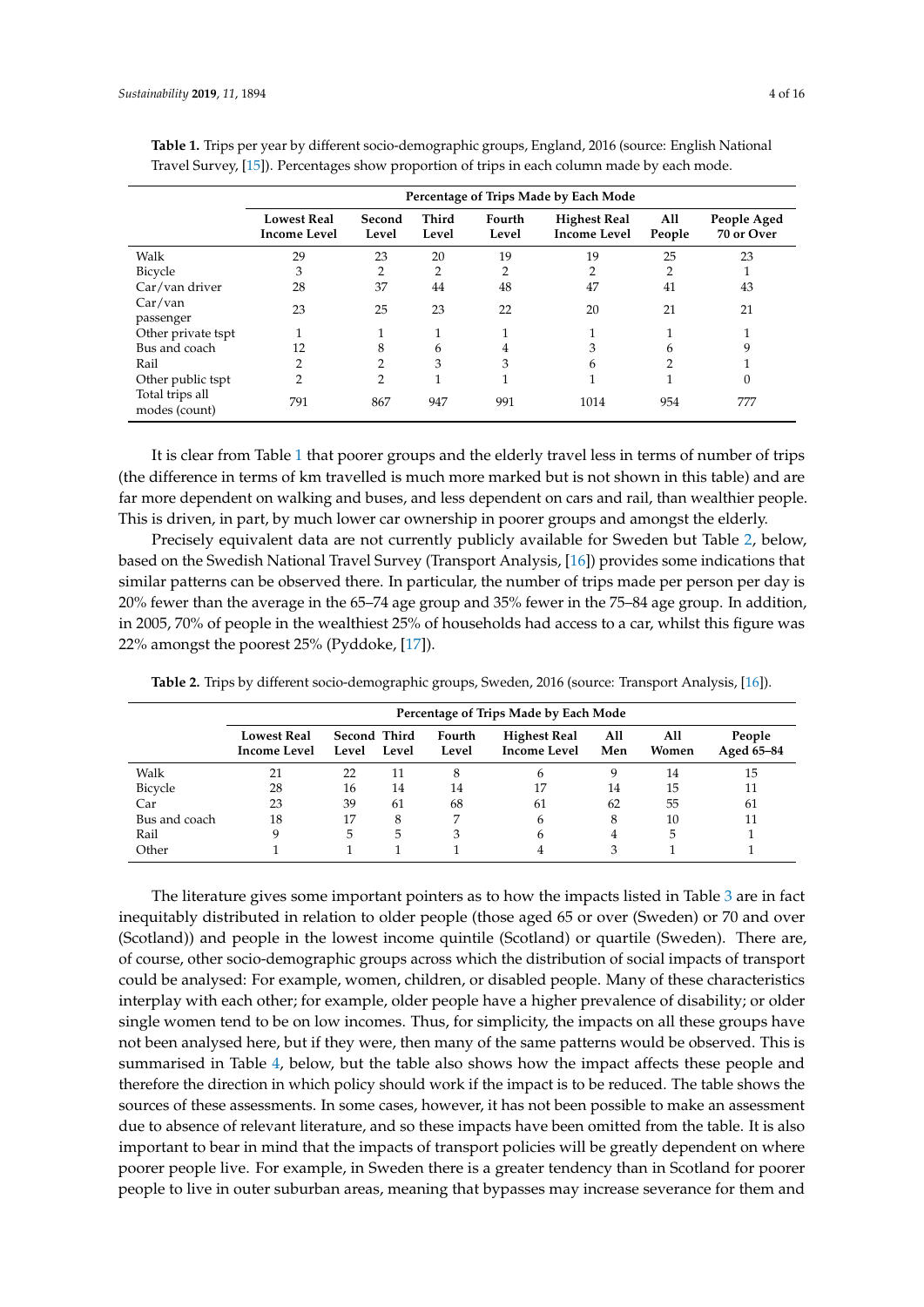that, conversely, managing parking to free up road space for walking is less of an issue as there is more off-street parking available.

<span id="page-4-0"></span>**Table 3.** Social impacts by type, source, and levels of human need (adapted from Lucas and Markovich, [\[13\]](#page-14-12)).

| <b>Theme</b>                                                                     | Sub-Theme                            | Impact                                                                                                                                                           |
|----------------------------------------------------------------------------------|--------------------------------------|------------------------------------------------------------------------------------------------------------------------------------------------------------------|
| Presence of infrastructure                                                       | Structurally                         | Visual quality<br>Historical/cultural resources<br>Severance/social cohesion                                                                                     |
| Presence of parked vehicles                                                      | Structurally                         | Visual quality<br>Use of space<br>Safety                                                                                                                         |
| Presence of transport<br>facilities, services, and<br>activities (accessibility) | Transport facilities                 | Availability and physical access to services<br>(walk, bus, rail, cycle, car, coach, taxi)<br>Level of service provided<br>Transport choice<br>Cost of transport |
|                                                                                  | Land use delivery and<br>opportunity | Access to spatially distributed services and<br>activities                                                                                                       |
| Traffic (movement of<br>vehicles)                                                | Safety                               | Accidents<br>Averting behaviour<br>Safety perceptions                                                                                                            |
|                                                                                  | Environment                          | Noise and nuisance<br>Soil, air, and water quality                                                                                                               |
| Travel (movement of people)                                                      |                                      | Physical fitness (active travel)<br>Security                                                                                                                     |

**Table 4.** How different impacts may affect poorer demographics in society and policy direction required to reduce impact.

| Impact                       | <b>Impact on Poorest</b><br><b>Income Quartile/Quintile</b>                                                                                                             | <b>Impact on Older</b><br>People Aged 65<br>(Sweden) or 70<br>(Scotland) or Over                                                  | <b>Policy Direction</b><br>to Reduce Impact                                                                                | <b>Source (Studies</b><br>on Distributional<br><b>Effects of Impact)</b> |
|------------------------------|-------------------------------------------------------------------------------------------------------------------------------------------------------------------------|-----------------------------------------------------------------------------------------------------------------------------------|----------------------------------------------------------------------------------------------------------------------------|--------------------------------------------------------------------------|
| Severance/social<br>cohesion | More likely to live in<br>places that are severed by<br>major transport<br>infrastructure. More<br>dependent on modes<br>(walk, bus) that are<br>affected by severance. | More dependent on<br>modes (walk, bus)<br>that are affected by<br>severance.                                                      | Policy and<br>measures should<br>seek to reduce<br>severance caused<br>by new and<br>existing transport<br>infrastructure. | James et al. $[18]$                                                      |
| Use of space                 | More likely to live in areas<br>where space is dominated<br>by parking and traffic<br>(inner cities). Less likely to<br>have private green space.                       | Older people more<br>likely to have<br>disabilities and be<br>more dependent on<br>walking thus<br>disproportionately<br>impacted | Manage parking.<br>Reduce road space<br>for moving and<br>parked vehicles<br>especially in inner<br>urban areas.           | No literature found                                                      |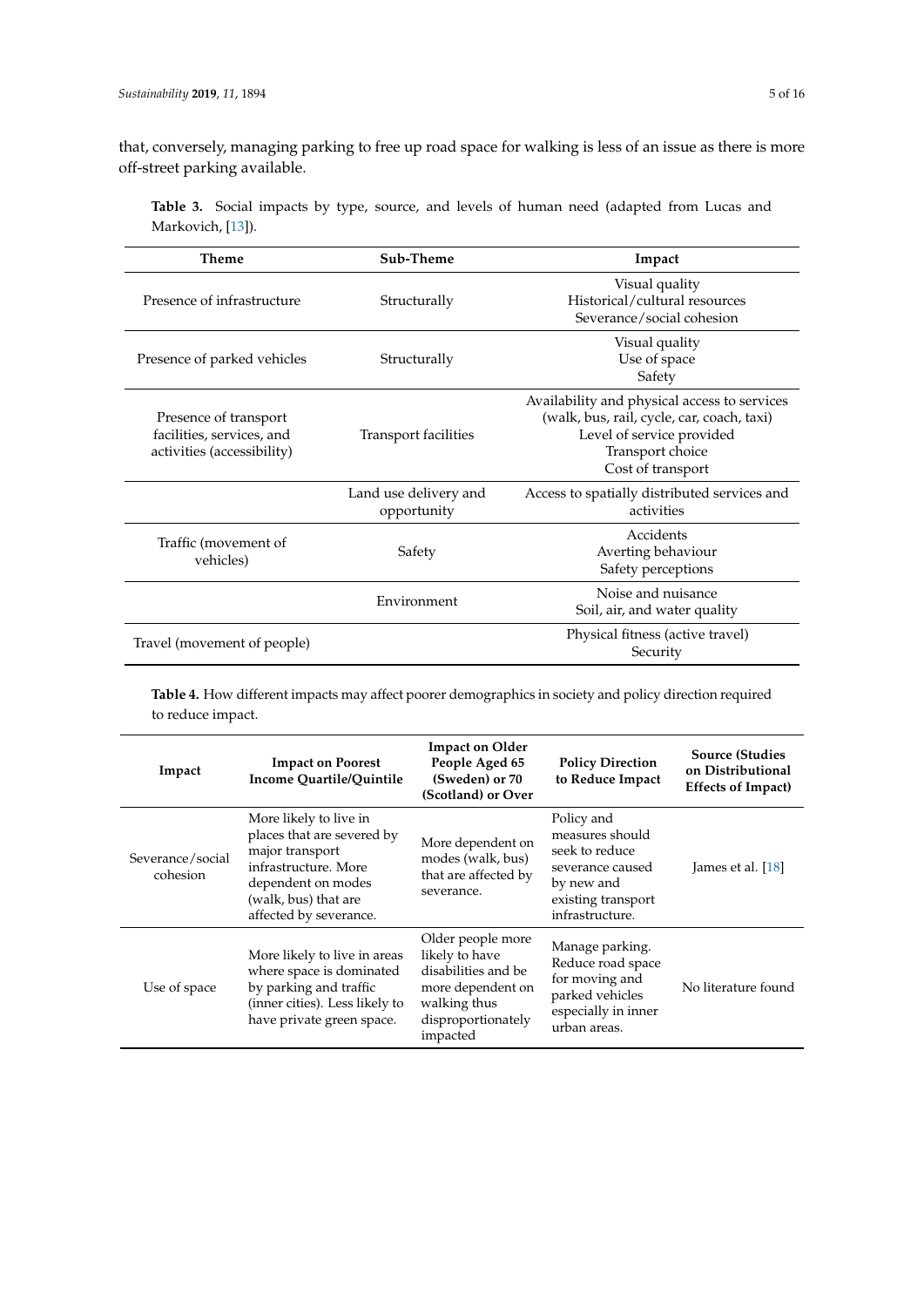<span id="page-5-0"></span>

| Safety                                                                                              | More dependent on more<br>vulnerable modes (walk).<br>Poor people known to be<br>disproportionately victims<br>of road safety problems<br>Poor people known to be<br>disproportionately victims<br>of street crime | More dependent<br>on more vulnerable<br>modes (walk)<br>which have worse<br>safety record in<br>terms of exposure<br>than do motorised<br>modes. | Improve road<br>safety (in exposure<br>related terms) for<br>walk and to lesser<br>extent cycle.<br>Improve security of<br>walking routes and<br>public transport,<br>especially buses | Short and<br>Pinet-Peralta, [19]                    |
|-----------------------------------------------------------------------------------------------------|--------------------------------------------------------------------------------------------------------------------------------------------------------------------------------------------------------------------|--------------------------------------------------------------------------------------------------------------------------------------------------|----------------------------------------------------------------------------------------------------------------------------------------------------------------------------------------|-----------------------------------------------------|
| Availability and<br>physical access to<br>services (walk,<br>bus, rail, cycle,<br>car, coach, taxi) | For those living in rural<br>and peripheral urban areas<br>without a car, accessibility<br>severely constrained<br>compared to those with a<br>car especially off-peak                                             | As left                                                                                                                                          | Improve level of<br>public transport<br>service to increase<br>access to jobs and<br>services                                                                                          | Dwyer and Hardill,<br>[20]                          |
| Level of service<br>provided                                                                        | More people in these<br>social groups are disabled<br>and therefore suffer if<br>walking infrastructure not<br>accessible.                                                                                         | Older people more<br>likely to have<br>disabilities and be<br>more dependent on<br>walking thus<br>disproportionately<br>impacted                | Land use planning<br>to focus housing<br>and services in<br>areas served by PT<br>Ensure<br>micro-accessibility<br>of walking and bus<br>stop infrastructure                           | Rye and Carreno<br>[21]                             |
| Cost of transport                                                                                   | Problematic if cost of<br>public transport use rising<br>faster than cost of car use                                                                                                                               | Older people on<br>lower than average<br>incomes and more<br>dependent on<br>public transport<br>than average                                    | Ensure<br>affordability of<br>public transport<br>fares in absolute<br>terms and in<br>relation to car use                                                                             | Rye and Carreno<br>$\lceil 22 \rceil$               |
| Access in space<br>to services and<br>activities                                                    | See above                                                                                                                                                                                                          | See above                                                                                                                                        | See above                                                                                                                                                                              |                                                     |
| Noise and<br>nuisance<br>Soil, air and<br>water quality                                             | Because of where poorer<br>people live, they are<br>disproportionately<br>exposed to these problems<br>whilst producing fewer of<br>them                                                                           | Highly dependent<br>on residential<br>location                                                                                                   | Policy should focus<br>on pollution<br>reduction in most<br>polluted areas                                                                                                             | Dinno et al., [23]<br>Schweitzer and<br>Zhou $[24]$ |

**Table 4.** *Cont.*

This section has attempted to summarise the literature on the social impacts of transport, how these are distributed in relation to older and poorer people, and how policy should respond if negative distributional impacts are to be reduced. The paper now goes on to summarise the national transport documents and spending plans in Sweden and Scotland before assessing them in relation to the column "Policy direction to reduce impact" in Table [2](#page-3-1) above.

# **3. National Policy and Spending in the Two Countries**

## *3.1. Introduction*

Here, the relevant national policy documents and spending plans are reviewed from each country, preceded by a short description of how transport and land use planning provision is organised. To provide an overview on spend, however, Table [4](#page-5-0) is first provided, derived from national sources in each country (this table excludes spend at local level on roads and walking and cycling facilities).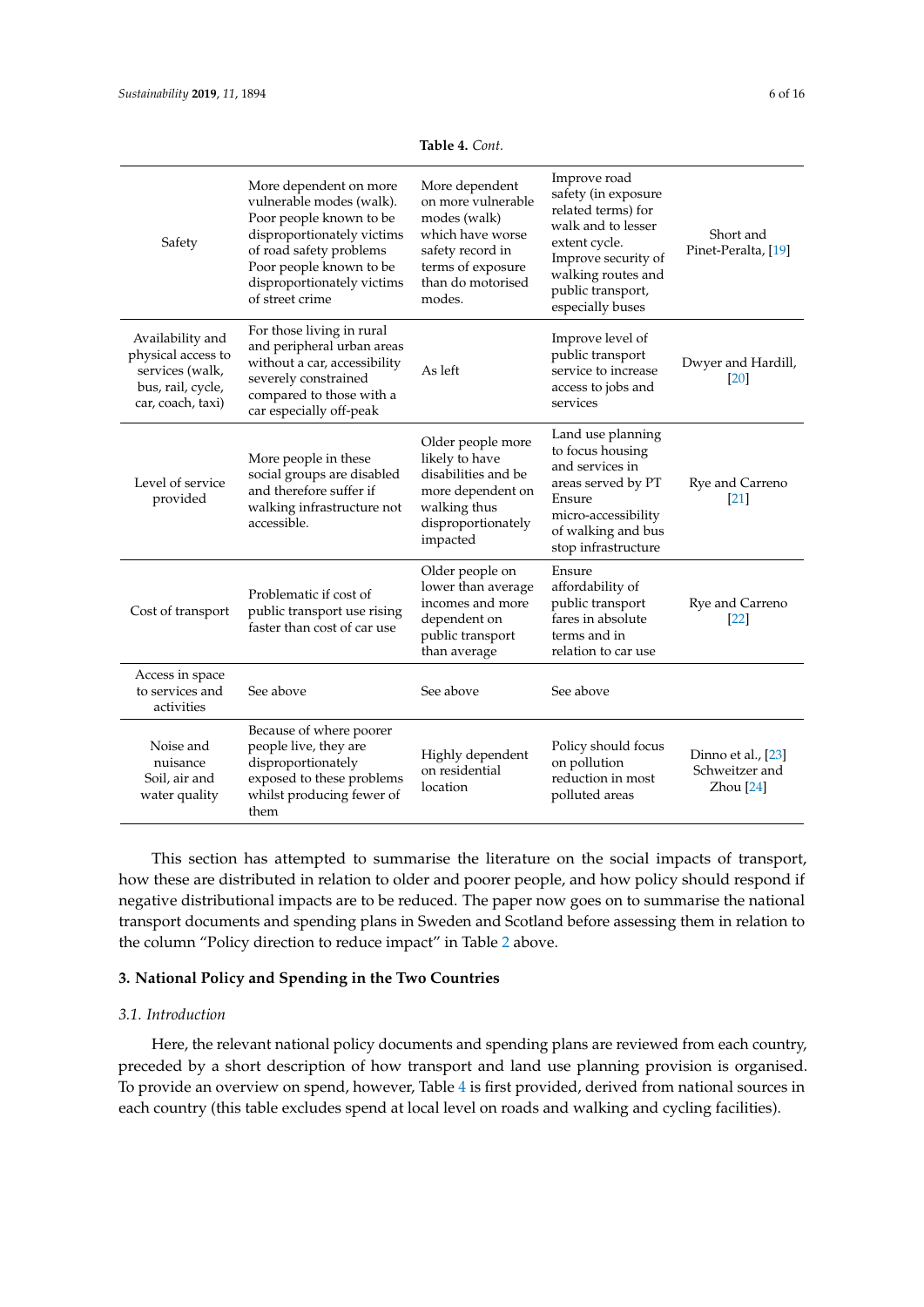## *3.2. Sweden*

In Sweden, there are three levels of government—local, regional, and national. All are responsible to elected politicians. Local and regional government levy an income tax on all their residents; national government levies VAT, excise duties, and a supplementary income tax on the highest earners. Local municipalities have historically been strong and independent, and they retain very strong control of land use planning (making plans and granting planning permission). They also plan, build, and operate most roads, as well as most cycling and walking infrastructure. National government owns the national road and rail network through its agency, Trafikverket; and, in addition, it sets the regulatory framework for transport, and partly funds large transport investments.

Regional and local public transport is a regional responsibility and most regions have a politically controlled body, the Public Transport Authority (PTA), that sets the policy direction for local and regional public transport, although an arm's-length public-sector company is usually responsible for the planning and franchising of urban and regional public transport, timetable and service planning, ticketing, and longer-term planning of investments and improved services. Subsidy for local and regional public transport is funded from local and regional income tax, as are local investments in and maintenance of the road, cycling, and walking network. Regional government does not provide or maintain any roads—these are a municipal or national responsibility. Long-distance national rail provision is entirely open access (an open market provided by private operators) and is not subsidized, although operators must conform to laws on accessibility.

The current national transport strategy for Sweden is set out in the document National Transport Plan for Sweden 2014–2025 produced by the national agency Trafikverket [\[25\]](#page-15-7). Its overarching objective is to "secure the provision of socio-economically effective and long-term sustainable transport for citizens and business across the whole country". It also includes specific objectives relating to the usability and accessibility of the transport system for disabled people and children. It is, essentially, a series of transport projects around the country that the government plans to fund, together with a budget for maintenance of the national road and rail network. Below the national plan are nested a series of regional (county (Län)-level) plans which, again, list a set of projects that the regional government wishes to deliver, although the resources for all these projects are not guaranteed and so the regional plan also acts as a form of bidding document for national resources. It is not clear to what extent the objectives of the national plan are or have to be cascaded into regional and local level transport plans; in general, in Sweden the regional and, especially, local level are independent from the centre and so it is probable that the national level objectives act only as a broad guide to lower levels of government.

The total budget in the National Transport Plan for the planning period 2014 to 2025 is 522 billion SEK (about 52 billion Euros), split as follows:

- 8.6 billion Euro for the operation maintenance and capital renewal of the railway infrastructure.
- 15.5 billion Euro for the same, but for the national road network.
- 28 billion Euro for the further development of the national transport system.

In addition, due to co-financing of elements of the county plans by the national plan, about 3.4 billion in total is set aside for investment in walking but more particularly cycling, but the projects are listed in the county plans.

The measures in the plan are appraised using Sweden's national transport appraisal framework (SEB, Samlad EffektBedömning — a combined impact assessment) and the appraisals appended to the plan. This appraisal framework considers social impacts such as health, physical activity, safety, severance, and accessibility for disabled people and for children; air pollution and noise; and access to jobs, goods, and services. However, it does not appear to consider how these impacts are distributed; nor does it show how these impacts and their distribution are weighted in relation to other appraisal criteria included in the appraisal framework such as environmental impacts, or benefit–cost ratio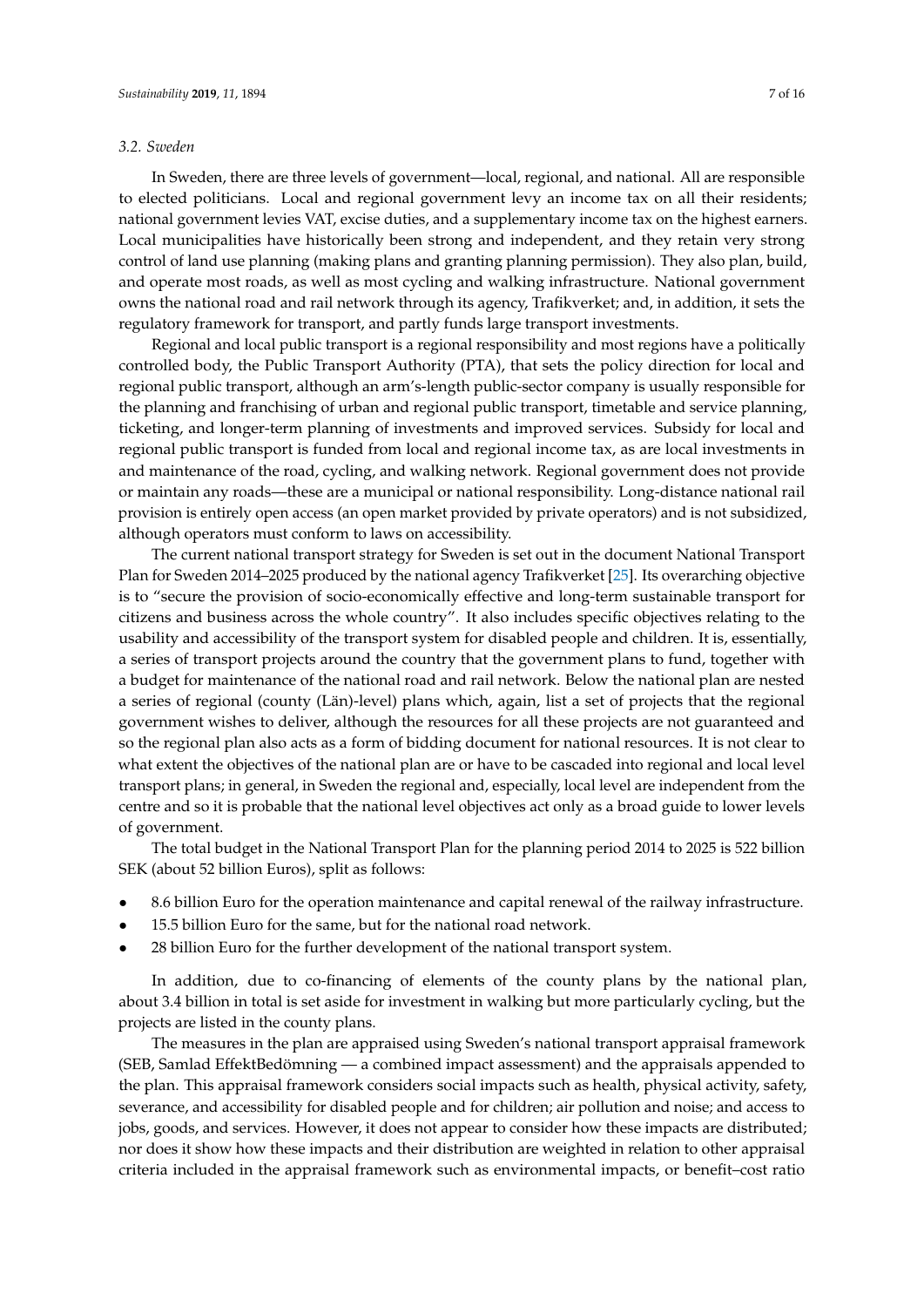(see, for example, [\[26\]](#page-15-8)). The measures in the national plan (for new investment) can be categorised as follows:

- 55 road projects such as road widening, new bypasses, and reconstruction of major junctions.
- 39 rail projects such as double tracking, building new stations, lengthening platforms, and reopening freight lines to passenger traffic.
- 1 cycle project.

The data to calculate relative spend on road compared to rail projects are currently not readily available.

Table [4,](#page-5-0) above, indicates what is spent at regional level on transport in Sweden—this is public payments to bus and rail operators, as these are funded entirely at the regional level. Without reviewing the individual budgets of each municipality in Sweden, it is not possible to report the total amount spent on local roads, cycleways, and footways. The schemes delivered at a national level over the past 15 years in Sweden have been categorised and in Table [5,](#page-7-0) below, are compared against the impacts in Table [2.](#page-3-1) Their contribution to impact reduction is assessed qualitatively by the authors on a seven-point scale of  $-3$  (major negative) to +3 (major positive), a scale used in transport appraisal by the UK's Department for Transport (DfT) in its Transport Appraisal Guidance TAG [\[27\]](#page-15-9). In developing this table, it has not been possible to access specific scheme designs so it may be that there are minor inaccuracies in assessing, for example, the level of impact on severance of a particular scheme; but it can be seen that the general impact on social equity is not great and in some cases negative.

<span id="page-7-0"></span>

| Table 5. National spend per year on transport in Scotland and Sweden, excluding new investment |  |  |  |
|------------------------------------------------------------------------------------------------|--|--|--|
| (Source: Trafikverket, [25]; Transport Scotland, [28]).                                        |  |  |  |

| Country                                                                                                         | Scotland (2014/15)             | <b>Sweden (2014)</b> |
|-----------------------------------------------------------------------------------------------------------------|--------------------------------|----------------------|
| Public payments to rail operators for operations                                                                | $£676$ million                 | $£312$ million       |
| Public payments to bus operators for operations                                                                 | $£351$ million                 | $£939$ million       |
| Directly publicly funded rail maintenance                                                                       | Funded via payment to operator | $£650$ million       |
| Road maintenance including capital renewals (and<br>in Sweden, strengthening and improving frost<br>resistance) | $£132$ million                 | £1.3 billion         |
| Total spend excluding roads                                                                                     | $£1.027$ billion               | £1.901 billion       |
| Total spend including roads                                                                                     | $£1.159$ billion               | £3.201 billion       |
| Population                                                                                                      | 5.3 million                    | 9.6 million          |
| Public spending/head excluding roads                                                                            | £193                           | £198                 |
| Public spending/head including roads                                                                            | £218                           | £333                 |

## *3.3. Scotland*

In Scotland there are effectively two levels of government for transport, the national (Scottish) government and some 32 local authorities (municipalities, LAs). A regional level does exist but has no legal powers to regulate or implement measures. Local authorities control local roads, cycling and walking infrastructure, and spatial planning, and receive around 80% of their money for so doing in the form of grants from national government (there are strict limits on what they can raise in local tax). National government has created a national agency, Transport Scotland (TS), with responsibility for the maintenance of the national road network, franchising of the main national rail operation (Scotrail), disbursement of various public monies to bus operators, and planning of and investment in the development of the national road and rail networks. However, in contrast to its Swedish counterpart, TS does not own the rail infrastructure and so must pay its owner, Network Rail (NR), for its operation, maintenance, and improvement, partly via the subsidy that it pays to the rail operator that then goes to NR as access charges, and partly as direct grant.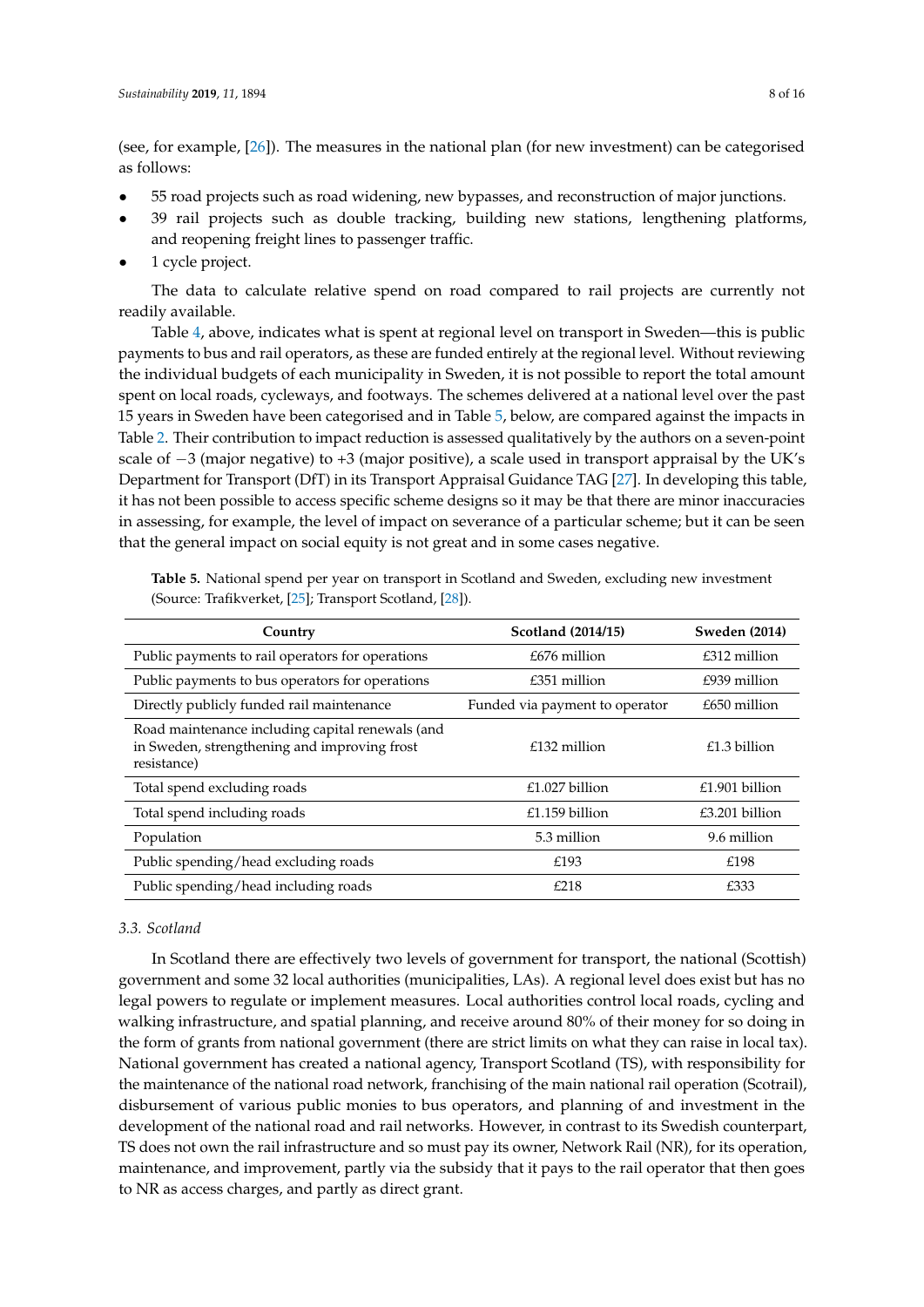Local authorities are responsible to a council of politicians, each elected to represent small parts (wards) of the municipal area. TS is responsible to a board appointed by the Transport Minister. Bus services are provided by private bus operators in a deregulated market, so operators decide when and where to run buses and what fares to charge. However, around 50% of operators' income comes from public sources in the form of a reduction in fuel tax and payment for carrying people aged 60 and over at a zero fare. For some years, in most parts of Scotland, the bus network has experienced declining passenger numbers and, as a result, reducing route networks as operators cut services to maintain profitability. Municipalities are empowered to step in to procure services to fill gaps left by private operators but increasingly they do not have the budget to do so and are cutting those services that they already procure.

Transport Scotland was created in 2005 and produced its first National Transport Strategy (NTS) in 2006 [\[29\]](#page-15-11). This was "refreshed" in 2016 but remains broadly the same document. At about the same time as the first NTS, a separate spending plan for national projects was produced, called the STPR (Strategic Transport Projects Review). The NTS sets out the objectives for and a very broadly defined set of actions on transport, whilst the STPR lists a large number of major infrastructure projects and a summary of the appraisal of each. The objectives are related to economic growth, social inclusion, environment, and safety. TS uses an appraisal framework quite similar to that used in Sweden, but with considerably more detail and criteria related to social inclusion/exclusion. These now include community accessibility, public transport network coverage, local accessibility, comparative accessibility, equality impact assessment, and specific reference to both the social and spatial distribution of impacts (see [\[30\]](#page-15-12)); but this methodology was not as developed as it now is at the time that STPR was produced.

The STPR included 29 schemes, of which 10 were for new road infrastructure, 13 for rail infrastructure, 2 were road safety schemes, and 4 covered other public transport including park-and-ride and integrated ticketing. Added to this were two further major road schemes that were approved subsequent to STPR. Not all STPR schemes have been built, however, and some schemes have been built that were not in the STPR such that, in 2016, Transport Scotland summarised that, since 2006 it had delivered:

- 23 new road schemes totaling £6.5 billion of investment.
- £5 billion of investment in new rail schemes including 76 new route km and 13 stations.
- $£1.5$  billion of mainly revenue support to the bus industry via fuel tax discounts and concessionary fares reimbursements, plus a national smartcard ticketing scheme for buses (meaning that from a technological standpoint, the same card can be used on all buses, although there is no national fare scheme).
- £1 billion on ferries.
- A consistent 1–2% of its total budget spent on cycling.

In addition, at the time of producing the above list (2016), TS was working on delivering a £1.7 billion road bridge (opened in 2017) and a major road-widening project. Meanwhile, Scottish municipalities have a total budget for transport of around £1 billion per year, of which around 60% is spent on road maintenance and building new roads, and 11% on subsidizing buses. The schemes delivered have been categorised and in Tables [6](#page-9-0) and [7,](#page-10-0) below, are compared against the impacts in Table [2.](#page-3-1) In developing Tables [6](#page-9-0) and [7,](#page-10-0) it has not been possible to access specific scheme designs so it may be that there are minor inaccuracies in assessing, for example, the level of impact on severance of a particular scheme; but it can be seen that the general impact on social equity is not great and, in some cases, negative. The same qualitative seven-point scale as for Sweden has been used to assess impacts here also.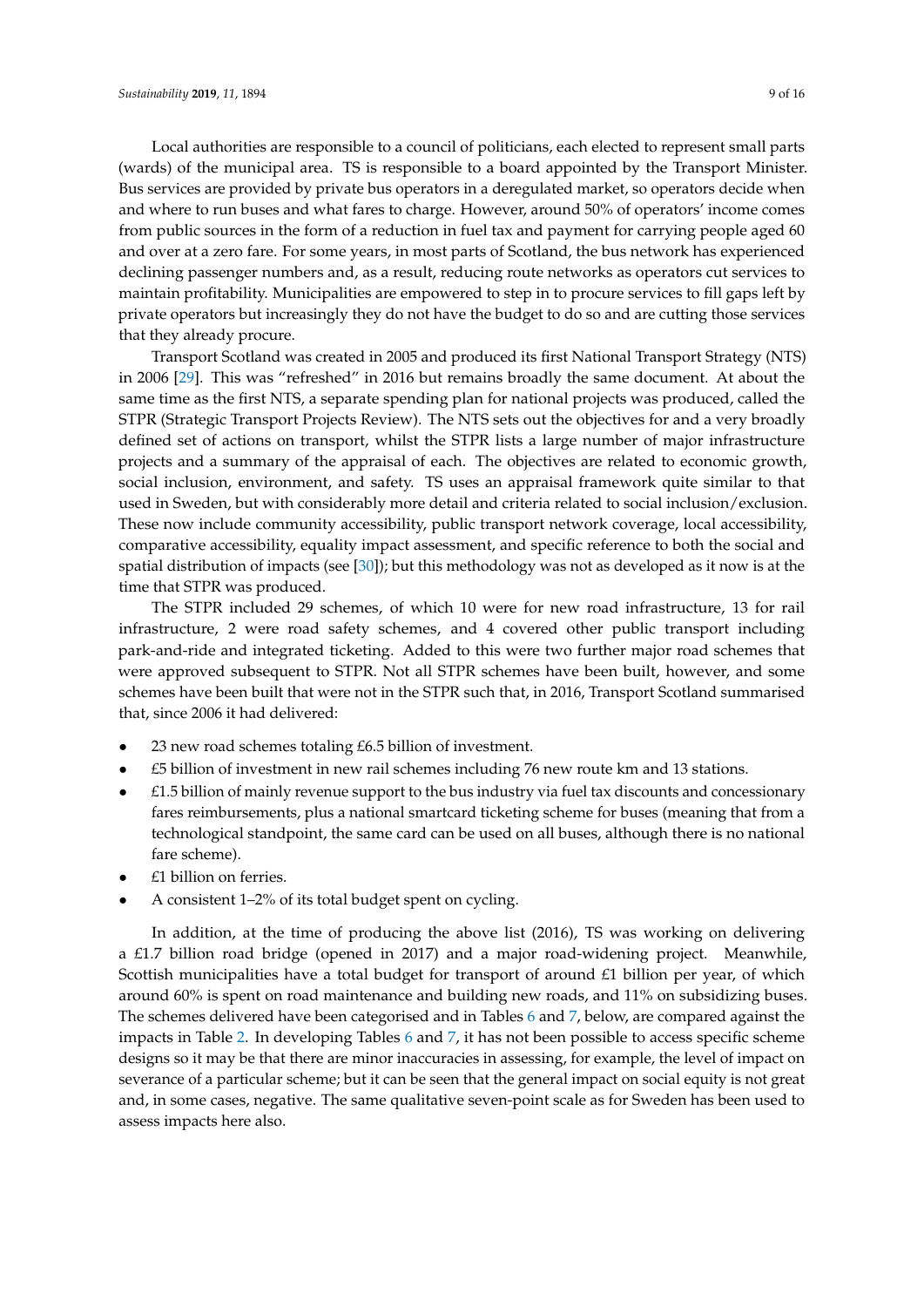| Scheme, % of inv. Cost                            | Severance/Social<br>Cohesion-Cut<br>Severance | Use of<br>Space-Manage<br>Parking, Focus<br>Road Space on<br><b>Slow Modes</b> | Safety-Improve<br>for Walking in<br>Particular | Availability and<br><b>Physical Access to</b><br>Services-Improved<br>Micro Accessibility,<br>Denser Land Use | Cost of<br>Transport-Cut<br>Cost of PT<br><b>Especially Bus</b> | <b>Level of Service</b><br>Provided-Improve<br><b>Level of PT Service</b><br><b>Especially Buses</b> | Noise and<br>Nuisance-Cut<br>in Poorest<br>Areas | Soil, Air, and Water<br>Quality-Focus Air<br><b>Pollution Reduction</b><br>in Poorest Areas |
|---------------------------------------------------|-----------------------------------------------|--------------------------------------------------------------------------------|------------------------------------------------|---------------------------------------------------------------------------------------------------------------|-----------------------------------------------------------------|------------------------------------------------------------------------------------------------------|--------------------------------------------------|---------------------------------------------------------------------------------------------|
| Schemes, % of inv. cost,                          |                                               |                                                                                |                                                |                                                                                                               |                                                                 |                                                                                                      |                                                  |                                                                                             |
| 2011-2013*                                        |                                               |                                                                                |                                                |                                                                                                               |                                                                 |                                                                                                      |                                                  |                                                                                             |
| Smaller rail scheme, 7%                           | $\Omega$                                      |                                                                                |                                                |                                                                                                               |                                                                 |                                                                                                      |                                                  |                                                                                             |
| Large railway schemes, 26%                        |                                               |                                                                                |                                                |                                                                                                               |                                                                 |                                                                                                      |                                                  |                                                                                             |
| Railway capacity, 14%                             |                                               |                                                                                |                                                |                                                                                                               |                                                                 |                                                                                                      |                                                  |                                                                                             |
| Accessible stations, 0.5%                         |                                               |                                                                                |                                                |                                                                                                               |                                                                 |                                                                                                      |                                                  |                                                                                             |
| Small road scheme, 19%                            |                                               |                                                                                |                                                |                                                                                                               |                                                                 |                                                                                                      |                                                  |                                                                                             |
| Mid-sized, safe road schemes,<br>16%              | $\Omega$                                      |                                                                                |                                                |                                                                                                               |                                                                 |                                                                                                      |                                                  |                                                                                             |
| Large road scheme, 17%                            | $-1$                                          |                                                                                |                                                |                                                                                                               |                                                                 |                                                                                                      |                                                  |                                                                                             |
| Cycling, 1%                                       |                                               |                                                                                |                                                |                                                                                                               |                                                                 |                                                                                                      |                                                  |                                                                                             |
| Finished schemes, % of inv.<br>cost, 2015-2017 ** |                                               |                                                                                |                                                |                                                                                                               |                                                                 |                                                                                                      |                                                  |                                                                                             |
| Roads, nat. plans, LMR, 18%                       | $-1$                                          |                                                                                |                                                |                                                                                                               |                                                                 |                                                                                                      |                                                  |                                                                                             |
| Roads, nat. plans, rural, 13%                     | $\Omega$                                      |                                                                                |                                                |                                                                                                               |                                                                 |                                                                                                      |                                                  |                                                                                             |
| Roads, reg. plans, LMR,<br>PT-related, 5%         | $\mathfrak{D}$                                |                                                                                |                                                |                                                                                                               |                                                                 |                                                                                                      |                                                  |                                                                                             |
| Rail, nat. plans, LMR, 38%                        | $-1$                                          |                                                                                |                                                |                                                                                                               |                                                                 |                                                                                                      |                                                  |                                                                                             |
| Rail, nat. plans, other, 1%                       | $-1$                                          |                                                                                |                                                |                                                                                                               |                                                                 |                                                                                                      |                                                  |                                                                                             |
| Rail, nat. plans,<br>commuting/freight, 19%       |                                               |                                                                                |                                                |                                                                                                               |                                                                 |                                                                                                      |                                                  |                                                                                             |
| Rail, reg. plans,<br>commuting/freight, 5%        |                                               |                                                                                |                                                |                                                                                                               |                                                                 |                                                                                                      |                                                  |                                                                                             |

|  | Table 6. Swedish National Transport Schemes assessed against their contribution to reducing social impacts of transport. |  |  |  |
|--|--------------------------------------------------------------------------------------------------------------------------|--|--|--|
|--|--------------------------------------------------------------------------------------------------------------------------|--|--|--|

<span id="page-9-0"></span>\* Total investment costs, 2011–2013: 7 870 M€; \*\* Total investment costs, projects finalized 2015–2017: 6 477 M€; LMR: Large Metropolitan Regions.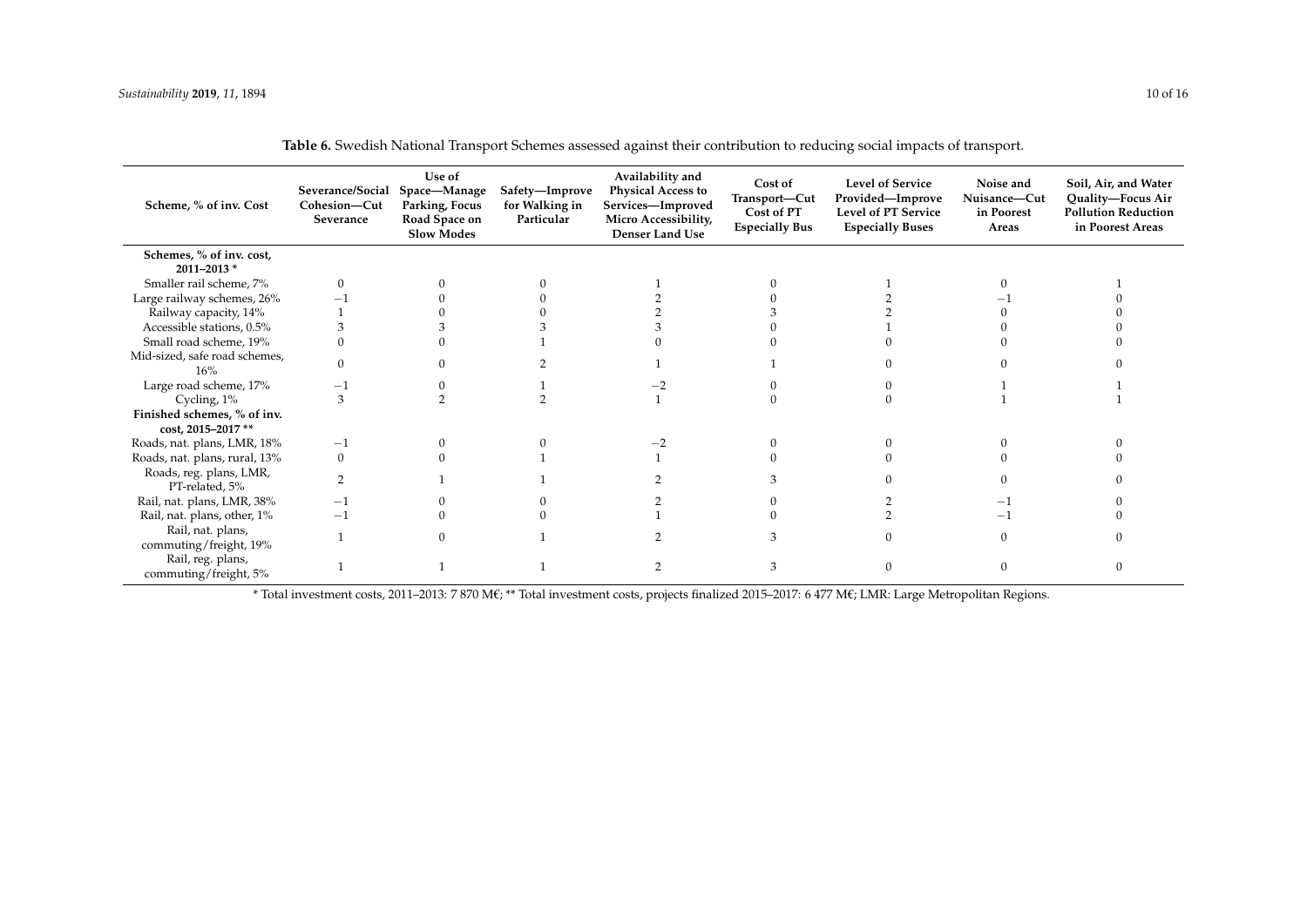| Scheme, Number of Such<br>Schemes/Impact                                                          | Severance/Social<br>Cohesion-Cut<br>Severance | Use of<br>Space-Manage<br>Parking, Focus<br>Road Space on<br><b>Slow Modes</b> | Safety-Improve<br>for Walking in<br>Particular | Availability and<br><b>Physical Access to</b><br>Services-Improved<br>Micro Accessibility,<br>Denser Land Use | Cost of<br>Transport—Cut<br>Cost of PT<br><b>Especially Bus</b> | <b>Level of Service</b><br>Provided-Improve<br><b>Level of PT Service</b><br><b>Especially Buses</b> | Noise and<br>Nuisance—Cut<br>in Poorest<br>Areas | Soil, Air, and Water<br>Quality-Focus Air<br><b>Pollution Reduction</b><br>in Poorest Areas |
|---------------------------------------------------------------------------------------------------|-----------------------------------------------|--------------------------------------------------------------------------------|------------------------------------------------|---------------------------------------------------------------------------------------------------------------|-----------------------------------------------------------------|------------------------------------------------------------------------------------------------------|--------------------------------------------------|---------------------------------------------------------------------------------------------|
| Smaller rail scheme 5                                                                             | $\Omega$                                      |                                                                                |                                                |                                                                                                               |                                                                 |                                                                                                      |                                                  |                                                                                             |
| Large railway schemes 7                                                                           |                                               |                                                                                |                                                |                                                                                                               |                                                                 |                                                                                                      |                                                  |                                                                                             |
| Large new bridge 2                                                                                |                                               |                                                                                |                                                |                                                                                                               |                                                                 |                                                                                                      |                                                  |                                                                                             |
| Bridge refurbishment 13                                                                           |                                               |                                                                                |                                                |                                                                                                               |                                                                 |                                                                                                      |                                                  |                                                                                             |
| Small road<br>widening/improvement 28                                                             |                                               |                                                                                |                                                |                                                                                                               |                                                                 |                                                                                                      |                                                  |                                                                                             |
| Large road scheme 9                                                                               | $-1$                                          | $\Omega$                                                                       |                                                |                                                                                                               |                                                                 |                                                                                                      |                                                  |                                                                                             |
| National concessionary fares<br>scheme (free bus travel for<br>disabled people and those<br>$60+$ |                                               | $\Omega$                                                                       |                                                |                                                                                                               |                                                                 |                                                                                                      |                                                  |                                                                                             |
| National smartcard ticketing<br>on bus                                                            |                                               | $\Omega$                                                                       |                                                |                                                                                                               |                                                                 |                                                                                                      |                                                  |                                                                                             |
| Subsidies for purchase of<br>environmentally friendly<br>buses                                    |                                               | $\Omega$                                                                       |                                                |                                                                                                               |                                                                 |                                                                                                      |                                                  |                                                                                             |
| Cycling/active travel budget<br>(match-funded by<br>municipalities)                               |                                               |                                                                                |                                                |                                                                                                               |                                                                 |                                                                                                      |                                                  |                                                                                             |

**Table 7.** Scottish National Transport Schemes assessed against their contribution to reducing social impacts of transport (source: Transport Scotland, [\[22\]](#page-15-13)).

<span id="page-10-0"></span>Smaller rail scheme—mainly station upgrades; large railway schemes—opening of new line, major upgrade to existing route; large new bridge—large estuary crossings; bridge refurbishment—existing bridge renovation or minor improvement; small road widening/improvement—for example, 1 km over new overtaking lane (primarily rural); large road scheme—new motorway, dual carriageway, bypass 5 km or more in length (primarily suburban or rural).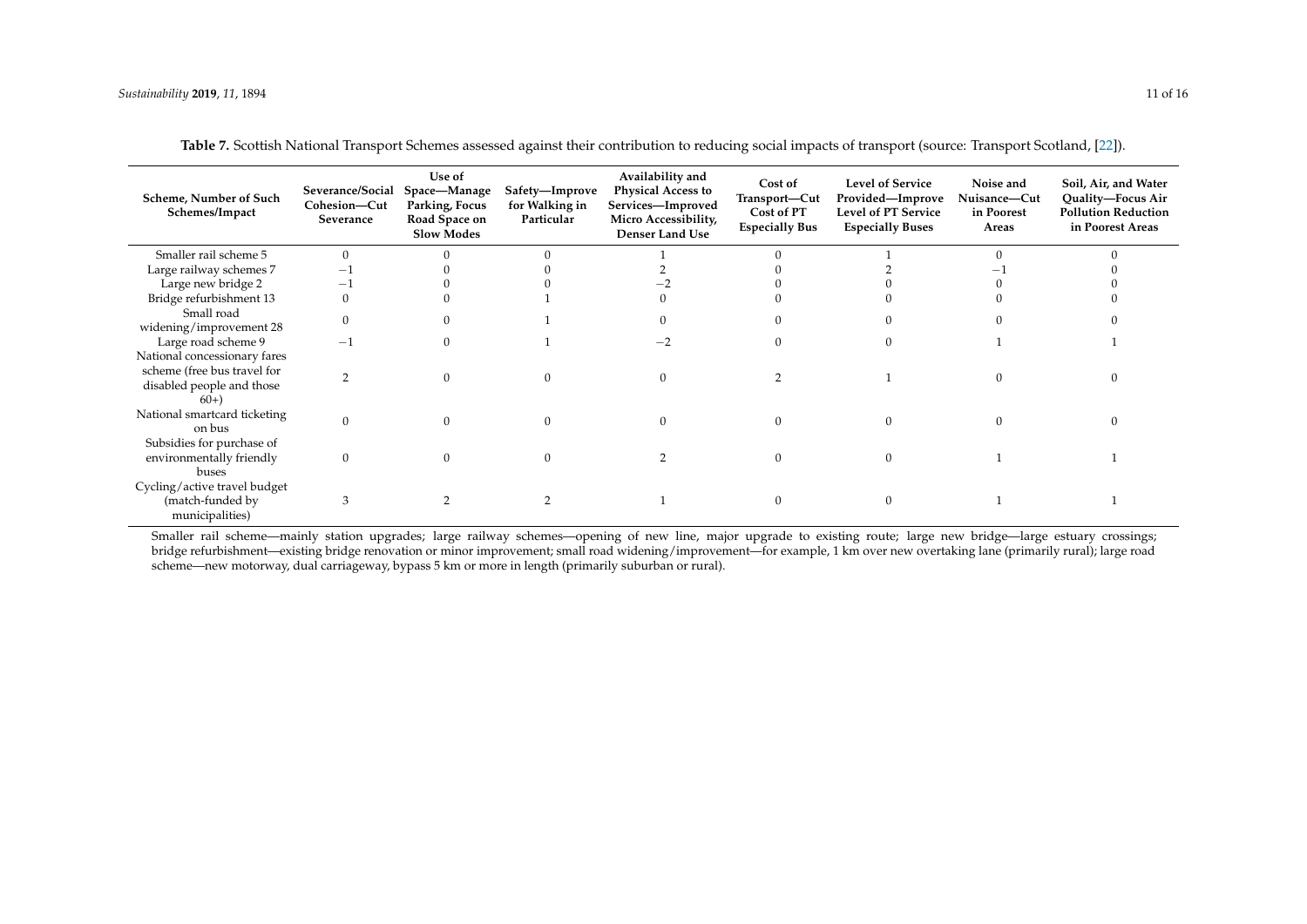# **4. Assessing Performance of Swedish and Scottish Policies and Spend against Social Impacts and Their Distribution**

In this section, rather than look at specific schemes, the transport policies and spend presented in the previous section are assessed in terms of their performance against social impacts and how these are distributed and a comparison between the two countries is provided. Whilst the nuances of each specific national situation should be borne in mind, it can be seen that in the majority of cases, national policy and spend is not supporting a reduction in the social impacts of transport or an improvement in their distribution.

## *Case Studies of Schemes*

In order to put the findings of Tables [6](#page-9-0) and [7](#page-10-0) into context, two case studies of national government interventions are briefly analysed here in relation to the same impacts listed in that Table [8.](#page-12-0) The first case is of nationwide free bus travel for people in Scotland aged 60 and over, a measure in place since 2003. The scheme is funded by national government who pay bus operators for the revenue they lose by carrying the "concessionary" (free) bus passengers, although only those who would have travelled and paid a fare, if there had been no scheme. A key reason for funding the scheme was to reduce social exclusion of poorer older people [\[29\]](#page-15-11). The costs of the scheme are increasing in real terms due to rising numbers of eligible people and rising bus fares—the latter drive higher reimbursement costs. Research has shown that the biggest increase in bus use as a result of the concession has been, however, the wealthier, car-owning elderly [\[31\]](#page-15-14). In the context of increasing inequality (see Section [2\)](#page-2-0), the free bus travel is a weak redistributive instrument and there are other reasons why the poorest people who are eligible still make fewer trips, such as having no money to spend at their destination, and their higher prevalence of disability than their wealthier counterparts. In addition, by subsidizing users rather than operators, the concessionary bus fares scheme does not directly pay to increase bus services in areas where there is currently little or no service, so its impacts on accessibility are limited by this.

| Impact                       | <b>Policy Direction to</b><br><b>Reduce Impact</b>                                                                      | <b>Effect of Scottish Policy and</b><br><b>Measures At National Level</b>                                 | <b>Effect of Swedish Policy and</b><br><b>Measures at National Level</b>                                                                                                                                                                                                                                                                      |
|------------------------------|-------------------------------------------------------------------------------------------------------------------------|-----------------------------------------------------------------------------------------------------------|-----------------------------------------------------------------------------------------------------------------------------------------------------------------------------------------------------------------------------------------------------------------------------------------------------------------------------------------------|
| Severance/social<br>cohesion | Policy and measures<br>should seek to<br>reduce severance<br>caused by new and<br>existing transport<br>infrastructure. | Construction of large-scale<br>road and rail infrastructure<br>increases severance in these<br>locations. | Construction of large-scale<br>road and rail infrastructure<br>increases severance in these<br>locations, sometimes<br>mitigated by grade separation.<br>Bypass programme reduces<br>severance in bypassed town<br>centres if traffic management<br>introduced on bypassed road<br>but can increase it in suburbs<br>where poorer people live |
| Use of space                 | Manage parking.<br>Reduce road space<br>for moving and<br>parked vehicles<br>especially in inner<br>urban areas.        | No national policies or<br>measures to manage parking<br>or reduce roadspace                              | No national policies or<br>measures to manage parking<br>or reduce roadspace (although<br>road pricing introduced in two<br>cities with<br>national cooperation)                                                                                                                                                                              |

**Table 8.** Effect of transport policy and spend on social impacts of transport in Sweden and Scotland.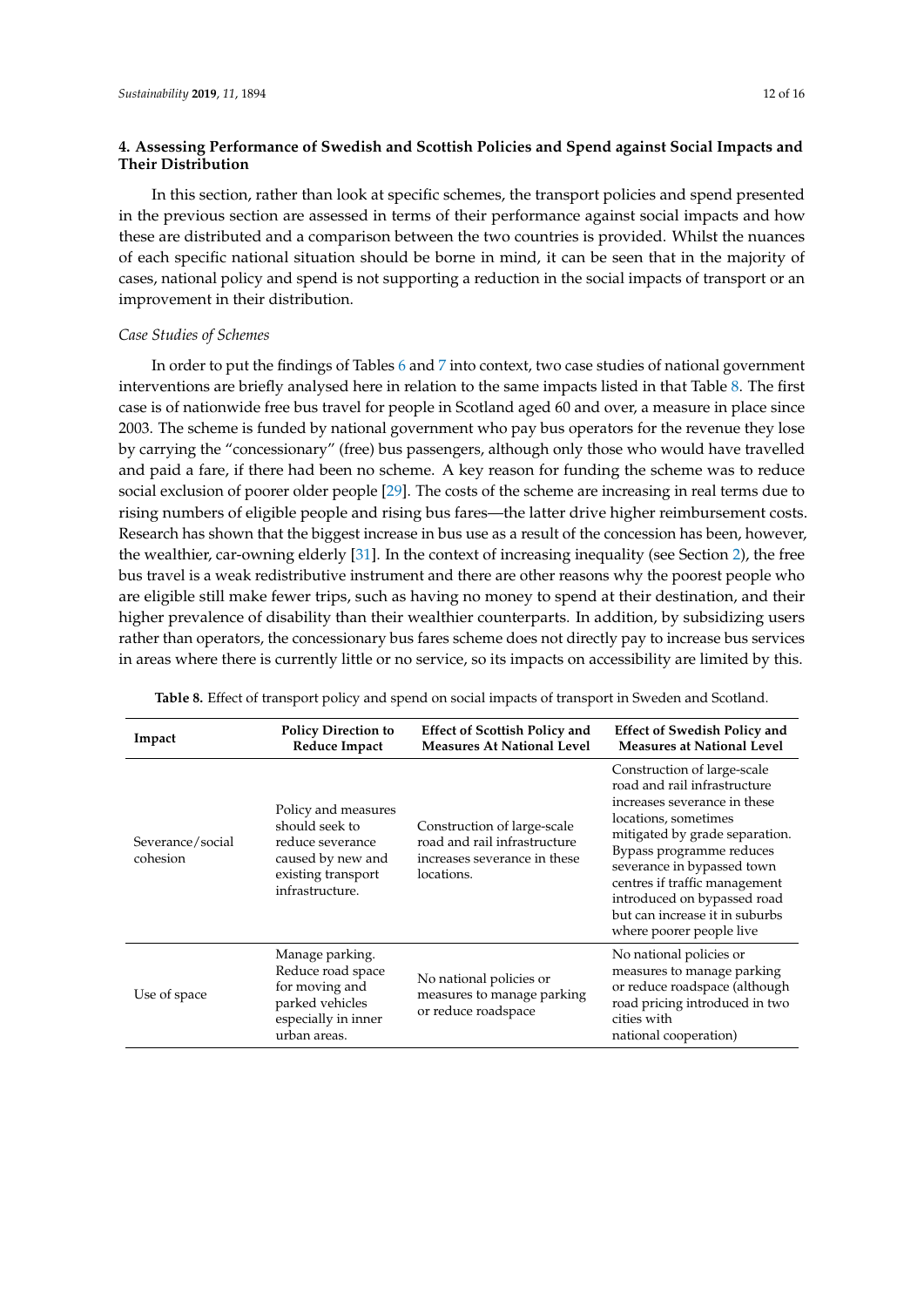<span id="page-12-0"></span>

| Safety                                                                                              | Improve road safety<br>(in exposure related<br>terms) for walk and<br>to lesser extent cycle.<br>Improve security of<br>walking routes and<br>public transport,<br>especially buses | National road safety strategy<br>focused on driver behaviour<br>on rural roads, and on national<br>road network, where<br>pedestrian numbers are<br>limited<br>Limited grants to operators to<br>buy new CCTV equipped<br>buses.                                                                               | Investments in regional plans<br>to grade separate peds and<br>cyclists from national road<br>crossings. Local road<br>safety-local responsibility.<br>Very low age of bus fleet so<br>high provision of CCTV due to<br>franchising and financing<br>model for public transport |
|-----------------------------------------------------------------------------------------------------|-------------------------------------------------------------------------------------------------------------------------------------------------------------------------------------|----------------------------------------------------------------------------------------------------------------------------------------------------------------------------------------------------------------------------------------------------------------------------------------------------------------|---------------------------------------------------------------------------------------------------------------------------------------------------------------------------------------------------------------------------------------------------------------------------------|
| Availability and<br>physical access to<br>services (walk, bus,<br>rail, cycle, car,<br>coach, taxi) | Improve level of<br>public transport<br>service to increase<br>access to jobs and<br>services<br>Land use planning to<br>focus housing and<br>services in areas<br>served by PT     | No national policy to increase<br>level of bus service. Rail<br>service increased at public<br>expense. Bus funding static in<br>real terms.<br>Continuing decrease in<br>residential densities. Policy<br>supports densification and<br>orientation to PT but evidence<br>of its implementation is<br>patchy. | Public transport service<br>increased in many areas due to<br>decision to pay for more<br>service<br>Large urban areas<br>development orientated to<br>public transport but not as<br>result of national policy.                                                                |
| Cost of transport                                                                                   | Ensure affordability<br>of public transport<br>fares in absolute<br>terms and in relation<br>to car use                                                                             | Only for those aged 60 and<br>over. Otherwise rail and bus<br>fares increased above inflation<br>and cost of car use                                                                                                                                                                                           | See above. Regional financing<br>decisions keep fare increases<br>very limited for regular<br>travellers. Fuel tax higher than<br>in UK.                                                                                                                                        |
| Level of service<br>provided                                                                        | Ensure<br>micro-accessibility of<br>walking and bus stop<br>infrastructure                                                                                                          | Local responsibility although<br>national guidance and law<br>promotes accessible<br>environments. National fund<br>for municipalities to spend on<br>this frozen in real terms.<br>Roads for All not<br>implemented on trunk roads.                                                                           | Local responsibility although<br>national guidance and law<br>promotes accessible<br>environments.                                                                                                                                                                              |
| Noise and nuisance<br>Soil, air, and water<br>quality                                               | Policy should focus<br>on pollution<br>reduction in most<br>polluted areas                                                                                                          | Air Quality Management<br>Areas are in poorer areas. No<br>effective approach to date to<br>manage AQ in these areas,<br>however. Split of<br>responsibility between<br>national and local level.                                                                                                              | Low Emission Zones<br>introduced in five cities but by<br>those cities not a national<br>initiative.                                                                                                                                                                            |

#### **Table 8.** *Cont.*

The second case is a regional bus network. In Sweden in recent decades, the challenge of supporting both economic development and sustainable transport has led to a very strong demand for regional rail investments. However, new rail transport systems are costly, and the payback on the money invested is consequently extremely low in sparsely populated areas. Faced with these challenges, in the South Swedish region of Scania, the National Infrastructure Plan allocated over £80 million to implement a "regional superbus concept". It could be described as a transport policy innovation, attempting to upgrade a number of existing regional express bus services so that they can function as an alternative to investing in light or heavy regional rail. The regional superbus concept has gained attention as a low-cost, high-capacity public transport system, providing good access in areas too sparsely populated for justifying light or heavy rail. Essentially, it is an attempt to adapt the BRT principles to the regional scale. The planning principles, the core values, are speed, efficiency, long-term stability, convenience, safety, and image etc., all in order to upgrade regional express bus services to resemble railway standards. This affects, for example, the bus stop spacing criteria: Only one bus station per town, except for in larger towns (>30,000 inh.) where a minimum of 500 m between bus stops is required.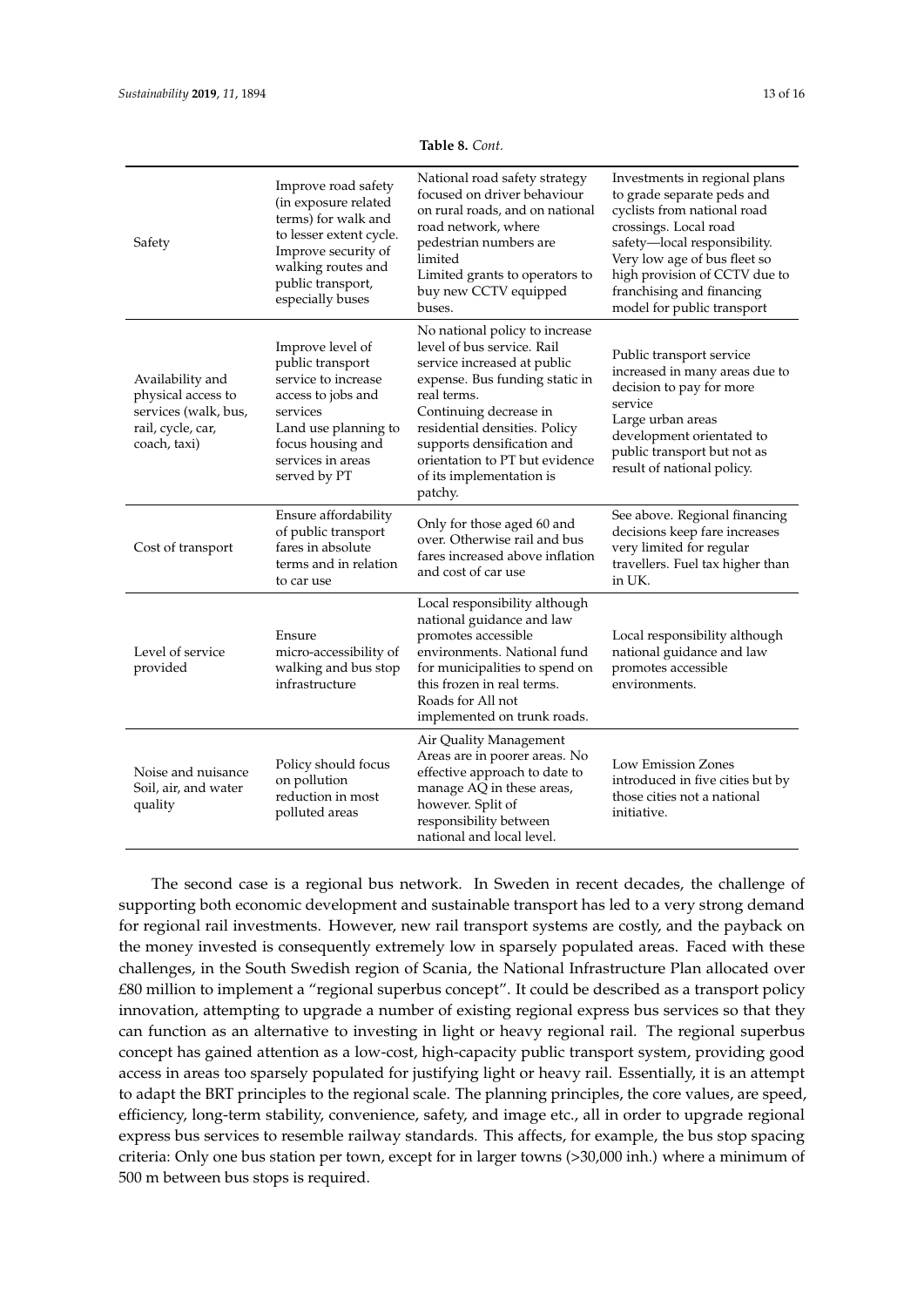While the regional superbus is still in the implementation phase, a few significant observations in terms of equity could be made. The rather closed concept-development phase, where only a limited number of persons at the regional level were involved, was an important factor for reaching consensus in the concept development group. However, this caused conflicts when engaging in discussions with local authorities and citizens, challenging previous democratic processes and collaboration between different governance levels. Local authorities (municipalities) were asked to co-finance bus priority measures, without being able to influence concept details or take part in the planning process [\[32\]](#page-15-15). Bus stops on the countryside along the existing express bus lines were to be removed, reducing access for populations already with a relatively low level of public transport accessibility. The national and regional perspective of efficiency and travel time savings collided with the justice perspective—the local need of acceptable accessibility [\[7\]](#page-14-6).

Although co-financed through the National Plan and the Swedish transport Administration, the same organisation on the regional level raised clear objections about the traffic safety effects of bus priority measures. "In principle", the main road network is intended for cars and freight vehicles. Apart from resulting in reduced levels of service for these modes, interchanges and junctions with innovative design for bus priorities would, according to authority experts, jeopardize level of safety as well. Hence, the regional superbus concept reveals different layers of social impact conflicts [\[33\]](#page-15-16). Firstly, it seems, that the concept-related travel time savings of existing and new passengers' savings do not outweigh the losses car users would incur. Second, the efficiency increase comes at a social cost: The reduced accessibility of groups already marginalised and highly dependent on private cars. Thus, the overarching principles of public transport planning still seems to rely on traditional efficiency policies rather than equity, and even a novel concept as the regional superbus fails to address issues of social and ecologic sustainability.

## **5. Conclusions**

Although this paper is, of necessity, quite brief, it has carried out a useful analysis of transport policy, measures, and spend at the national level in two small European countries in relation to their social impact and the distribution of that impact. It is always helpful to compare actual practice and the impacts of the measures that stem from that practice with the stated aims of policy. The two countries have somewhat differing definitions of the concept of social justice, but policy documents in both stress, at least, that transport investment and spend should enhance equality of opportunity, and, in Sweden, that they should improve social equity.

The particular value and novelty of this paper is that, rather than considering the social impacts of a particular project, or a small number of projects and how these impacts affect social equity by virtue of their distribution, it looks at policy and spend in its entirety at a national level and compares this in two countries. To the authors' knowledge, this has not been done before. The analysis in this paper has shown that, in both Sweden and Scotland, both national measures and spend fail to support increased equity in terms of reducing the inequitable distribution of the social impacts of transport; on the contrary, in several ways it appears that national policy and spend are working in a contrary direction. In spite of stated policy objectives (and in the case of Scotland, an appraisal framework that considers distributional impacts of individual projects), the bias of spend towards large scale rail and road projects (both in terms of operating cost and new investment) and, in Scotland, the low level of spend on buses, tends to be moving both countries towards transport systems that are less equitable in terms of the distribution of their positive and negative social impacts. When this spend is broken down to the level of projects funded and their social impacts, this conclusion is strengthened. In the context of societies where inequality is currently increasing, transport policy and accompanying spend at the national level at least is also exacerbating this trend.

There are two caveats to this general conclusion, although both these caveats point mainly to a need to carry out further work. First of all, it is very difficult in either country to work out what is being spent at local level on improved environments for walking, urban road safety, and local bus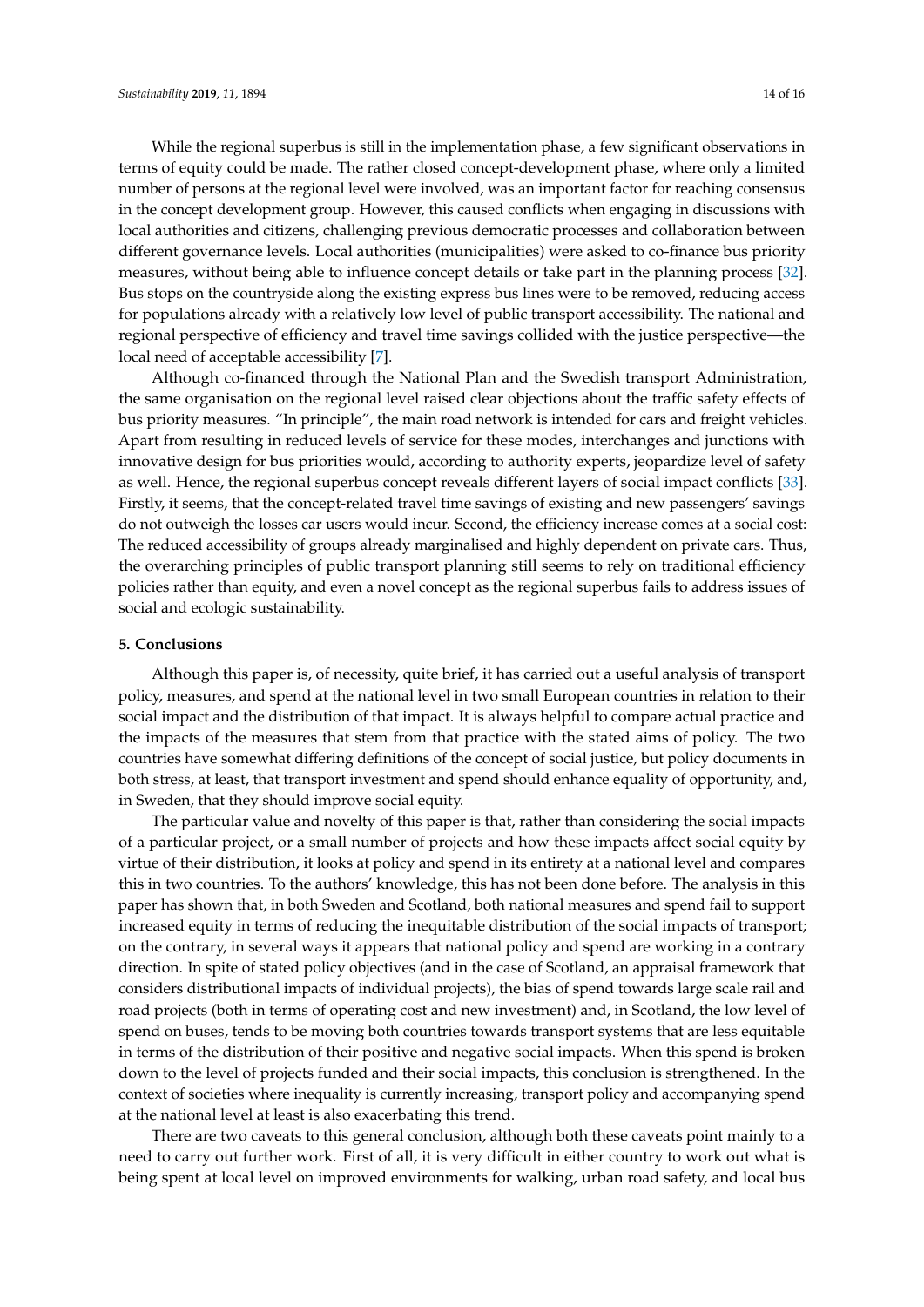travel which have a great potential to reduce the negative impacts of transport on poorer people and older people (because of their reliance on these modes). Some data are available in in Scotland on local level spend, which seem to indicate that a small proportion of overall funding is going to these budget areas, but further work is required. Secondly, there is a need to carry out a deeper analysis of the severance impacts of major schemes (since, if well-designed safe and secure crossing points are built in, then they have the potential in certain locations to reduce severance). Notwithstanding these caveats, overall the analysis indicates that development and maintenance of the existing long-distance higher-speed transport network is the priority of these two governments and because of this the social impacts will continue to be as or more unequally distributed as they are today.

**Author Contributions:** Conceptualization, T.R. and A.W.; methodology T.R. and A.W.; formal analysis, T.R. and A.W.; investigation, T.R. and A.W.; resources T.R. and A.W.; data curation, T.R. and A.W.; writing—original draft preparation, T.R.; writing—review and editing, T.R. and A.W.

**Funding:** This research received no external funding. The APC was funded by Lund University, Transport and Roads, Department of Technology and Society.

**Conflicts of Interest:** The authors declare no conflict of interest.

## **References**

- <span id="page-14-0"></span>1. Geurs, K.T.; Boon, W.; Van Wee, B. Social impacts of transport: Literature review and the state of the practice of transport appraisal in the Netherlands and the United Kingdom. *Transp. Rev.* **2009**, *29*, 69–90. [\[CrossRef\]](http://dx.doi.org/10.1080/01441640802130490)
- <span id="page-14-1"></span>2. Anciaes, P.R.; Metcalfe, P.J.; Heywood, C. Social impacts of road traffic: Perceptions and priorities of local residents. *Impact Assess. Proj. Apprais.* **2017**, *35*, 172–183. [\[CrossRef\]](http://dx.doi.org/10.1080/14615517.2016.1269464)
- <span id="page-14-2"></span>3. Lowe, C.; Stanley, J.; Stanley, J. A broader perspective on social outcomes in transport. *Res. Transp. Econ.* **2018**, *69*, 482–488. [\[CrossRef\]](http://dx.doi.org/10.1016/j.retrec.2018.03.006)
- <span id="page-14-3"></span>4. Department for Transport. *Transport Statistics Great Britain*; Department for Transport: London, UK, 2016.
- <span id="page-14-4"></span>5. Chatterton, T.J.; Anable, J.; Barnes, J.; Yeboah, G. Mapping household direct energy consumption in the United Kingdom to provide a new perspective on energy justice. *Energy Res. Soc. Sci.* **2016**, *18*, 71–87. [\[CrossRef\]](http://dx.doi.org/10.1016/j.erss.2016.04.013)
- <span id="page-14-5"></span>6. Naci, H.; Chisholm, D.; Baker, T.D. Distribution of road traffic deaths by road user group: A global comparison. *Inj. Prev.* **2009**, *15*, 55–59. [\[CrossRef\]](http://dx.doi.org/10.1136/ip.2008.018721) [\[PubMed\]](http://www.ncbi.nlm.nih.gov/pubmed/19190278)
- <span id="page-14-6"></span>7. Swedish Government Environment Department. 2015. Available online: [https://www.boverket.se/sv/](https://www.boverket.se/sv/PBL-kunskapsbanken/Allmant-om-PBL/teman/nationella-mal1/infrastruktur/transport/) [PBL-kunskapsbanken/Allmant-om-PBL/teman/nationella-mal1/infrastruktur/transport/](https://www.boverket.se/sv/PBL-kunskapsbanken/Allmant-om-PBL/teman/nationella-mal1/infrastruktur/transport/) (accessed on 29 September 2017).
- <span id="page-14-7"></span>8. Scottish Government. *National Transport Strategy for Scotland*; Scottish Government: Edinburgh, UK, 2016.
- <span id="page-14-8"></span>9. UK Government's Social Exclusion Unit (SEU). *Transport and Social Exclusion*; UK Cabinet Office: London, UK, 2003.
- <span id="page-14-9"></span>10. Martens, K. *Transport Justice: Designing Fair Transportation Systems*; Routledge: New York, NY, USA, 2017.
- <span id="page-14-10"></span>11. Martens, K.; Golub, A. A justice-theoretic exploration of accessibility measures. In *Accessibility Analysis and Transport Planning: Challenges for Europe and North America*; Edward Elgar Publishing Limited: Cheltenham, UK, 2012.
- <span id="page-14-11"></span>12. Jones, P.; Lucas, K. Social impacts and equity issues in transport: An introduction. *J. Transp. Geogr.* **2012**, *21*,  $1 - 3$ .
- <span id="page-14-12"></span>13. Markovich, J.; Lucas, K. *The Social and Distributional Impacts of Transport: A Literature Review*; Working Paper 1055; University of Oxford Transport Studies Unit: Oxford, UK, 2011.
- <span id="page-14-13"></span>14. Van Wee, B. *Transport and Ethics: Ethics and the Evaluation of Transport Policies and Projects*; Edward Elgar: Cheltenham, UK, 2011.
- <span id="page-14-14"></span>15. Department for Transport. *National Travel Survey Great Britain*; Department for Transport: London, UK, 2016.
- <span id="page-14-15"></span>16. Transport Analysis. *Swedish National Travel Survey*; Transport Analysis: Stockholm, Sweden, 2017; Available online: <http://www.trafa.se/en/travel-survey/> (accessed on 15 September 2018).
- <span id="page-14-16"></span>17. Pydokke, R. *Empirical Analyses of Car Ownership and Car Use in Sweden*; VTI Report 653/653A; VTI: Linköping, Sweden, 2009.